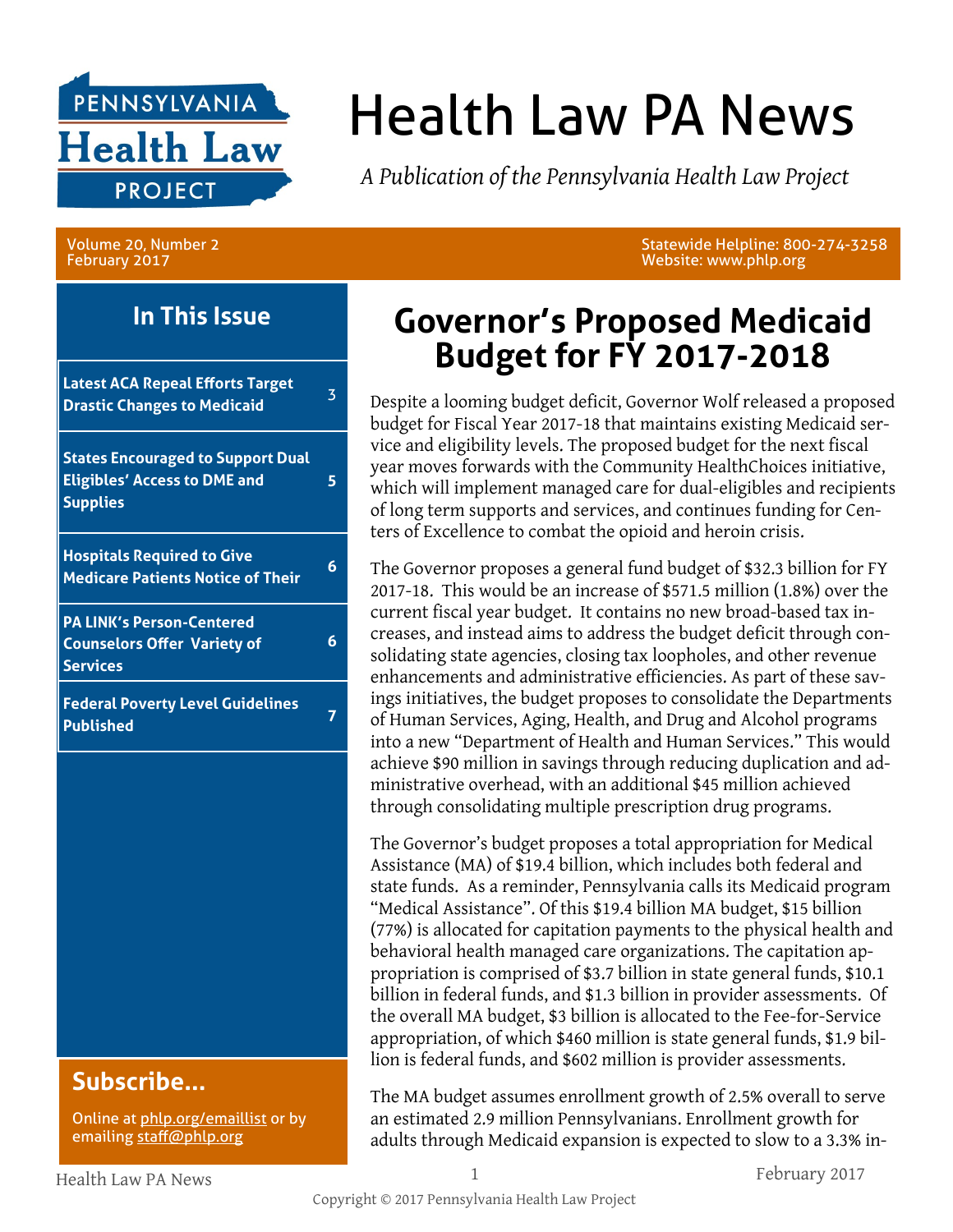crease (to 775,000 enrollees) over the upcoming fiscal year.

Initiatives included in the proposed Human Services and Medicaid budgets include:

- **Community HealthChoices** \$44 million is allocated to implement managed care for most dual-eligibles, people receiving Home and Community Based Services through the Office of Long Term Living Waiver programs, and nursing facility residents (in the Long-Term Care appropriation). Implementation will begin first in the Southwest, with a start date now scheduled (after two delays) for January 2018;
- **Community Opportunities** \$21.2 million is allocated to provide Home and Community Based Services to an additional 1,470 individuals with disabilities and \$12.9 million to provide HCBS services (Aging Waiver) to an additional 1,428 older adults;
- **Expanding the LIFE Program**  \$14.1 million is allocated for the LIFE program to serve an additional 600 consumers dually-eligible for Medicaid and Medicare (\$7 million) and to expand the program into nine additional counties (\$7.1 million);
- **Expanding Intellectual Disability and Autism Services**  \$15.4 million is provided to serve another 1,000 individuals with intellectual disabilities who are currently on the waiting list and \$8.6 is provided to serve 820 students graduating from high school. \$642,000 is provided to serve an additional 50 adults with autism spectrum disorder through the Adult Autism waiver;
- **Substance Use Disorder Centers of Excellence** the budget maintains funding for the 45 Opioid Use Disorder Centers of Excellence created in fiscal year 2016-17;
- **Continuous Eligibility until Age 3**  approximately \$1 million of the capitation appropriation is provided to expand continuous eligibility for newborns until age three. This would ensure that infants and toddlers experience no lapses in their MA coverage during this important developmental period.

Appropriations Committees in both the Pennsylvania House and Senate are currently holding hearings with various state agencies to gather further information and details about the Governor's budget proposal. In response to the proposal to combine four existing departments into a new Department entitled "Health and Human Services", the Senate now plans to hold a full day of hearings starting at 10 a.m. on March 8th to hear from the agencies slated to be part of this new Department.

The proposal to combine Departments has raised concerns and questions both among legislators and various communities that would be impacted by the change. Aging advocates have expressed particular concern over the elimination of the Department of Aging. There is fear that focused attention on senior issues and senior priorities would be lost when older adults are just one of the many populations served in the new Department. Also, advocates note that the Department of Aging is solely funded by federal funding and by the Pennsylvania Lottery and does not receive state tax dollars. By law, all proceeds from the lottery must be used to fund services and programs that serve older adults. Advocates worry that if the merger occurs it will be much harder to track the lottery funds and to assure the funds are used only for seniors and much more potential for the funds to be transferred into the General Fund instead. Governor Wolf has stated his commitment to not moving any additional lottery funds to offset General Fund expenditures.

Various budget documents can be viewed [here.](http://www.budget.pa.gov/Pages/default.aspx) We will continue to update readers about the Administration's budget initiatives as further details become available.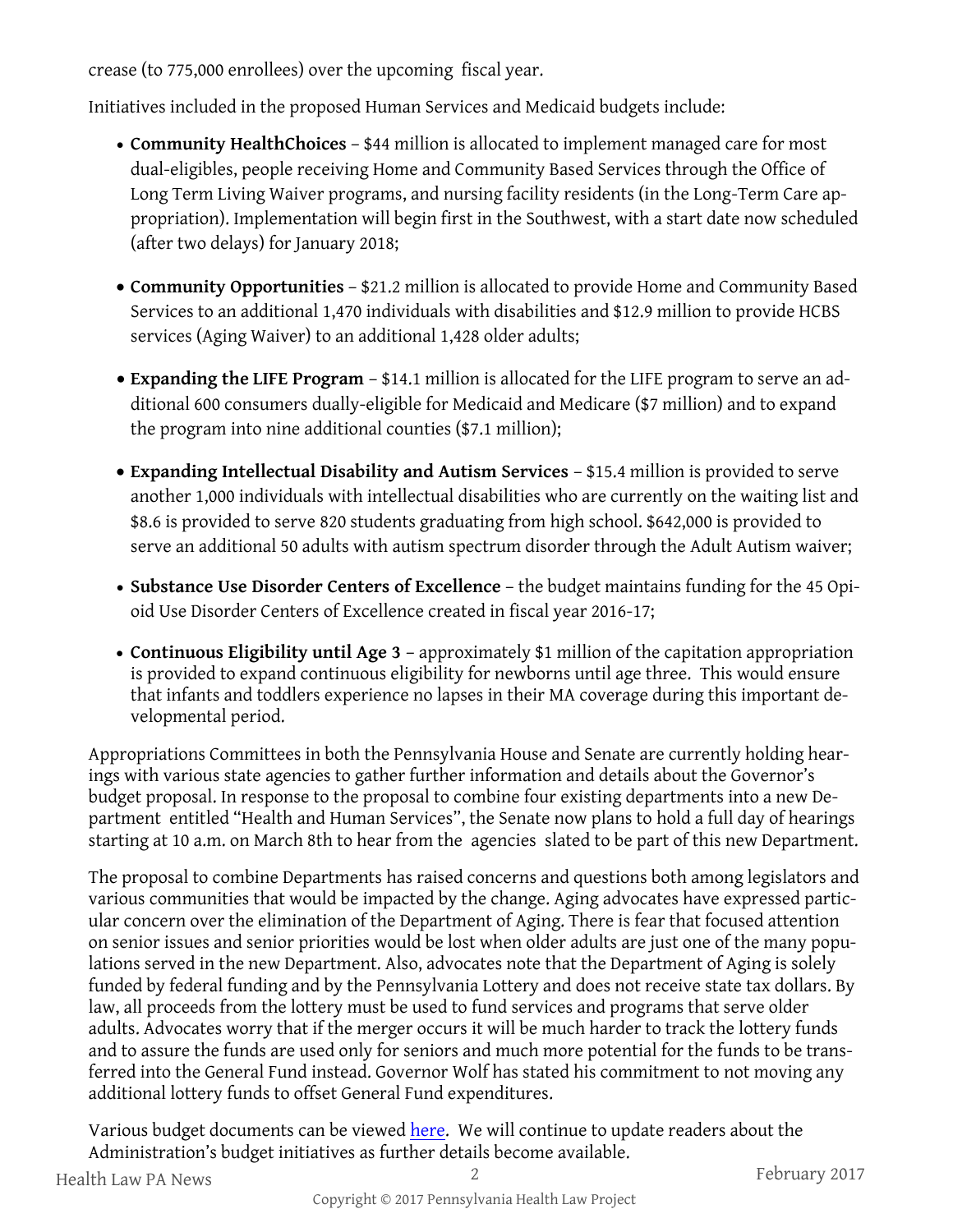# **Latest ACA Repeal Efforts Target Drastic Changes to Medicaid Funding**

Republicans in Congress continue to debate how to replace the Affordable Care Act (ACA) and are not yet unified behind any of the proposals that have been introduced thus far. In mid-February, Republican leadership in the House presented a [draft policy brief](https://gallery.mailchimp.com/aa74e81b676f6a390631dd0c2/files/cceaf0b7-83f9-4f41-b42d-0d85920329af/Healthcare_Policy_Brief.pdf) that included significant changes to Medicaid's financing as a way to pay for repeal and replacement of the ACA. The changes mentioned include Medicaid block grants as well as per capita caps to reduce federal funding for Medicaid. Although the outline lacked details on how these funding changes would exactly work, both approaches would significantly change the way the Medicaid program has been financed since the program started and advocates are deeply concerned that either approach would shift more costs to the states and lead to cuts in services, eligibility, and reimbursements to health care providers.

#### **How Medicaid Is Financed Now**

Medicaid financing is shared between the federal government and the states. In exchange for states meeting federal minimum standards that include covering certain groups of people with limited incomes (i.e., children, pregnant women, people with disabilities, and older adults) and covering a minimum set of services, the federal government reimburses states, or "matches," a percentage of their actual Medicaid program costs. Every state's match is different. Pennsylvania's current federal match rate is 51.78%, meaning the federal government pays slightly over half of the state's standard Medicaid costs. Because Medicaid is an entitlement program, this federal matching commitment is openended. If enrollment increases during an economic downturn, or drug costs increase following the release of a new highly effective, but expensive, medication, states know that the federal government will continue to pay its portion of Medicaid costs under the current funding structure.

The Affordable Care Act allowed states to expand their Medicaid program to adults with income less than 138% of the Federal Poverty Level. For this population, the federal government funds almost all of the costs related to providing Medicaid to this group. Specifically, for the first three years the federal government paid all of the costs of Medicaid expansion. Beginning in 2017, the federal government pays 95% of the costs and then over time the funding will gradually reduce to 90%. As a reminder, Pennsylvania expanded Medicaid in 2015 and over 700,000 people have gained coverage through this expansion.

In total, Pennsylvania's Medicaid program currently covers over 2.8 million people including 1.2 million children. Nearly two-thirds of Pennsylvania's Medicaid spending is for older adults and people with disabilities, many of whom receive long-term care services in the community or a nursing home.

#### **How Medicaid Financing Would Change by Moving to Block Grants or Per Capita Caps**

Under block grants, the federal government would give each state a fixed amount of federal money to use for its Medicaid program and then allow the state to decide how to use that funding. Block grants are designed to control federal funding and ultimately give states less money for their Medicaid programs over time. Under most proposals offered so far, states would only face small losses in funding at the outset. However, future block grant increases would be tied to inflationary measures that typically fail to keep up with medical inflation. This means that, over time, states would have to bear more of the cost of their Medicaid programs and would likely face large budget shortfalls. If block grants are enacted, Medicaid would no longer be an entitlement and many federal Medicaid requirements such as mandating coverage of certain groups and a minimum service package would be eliminated. Supporters argue that states could save money through innovation when they are not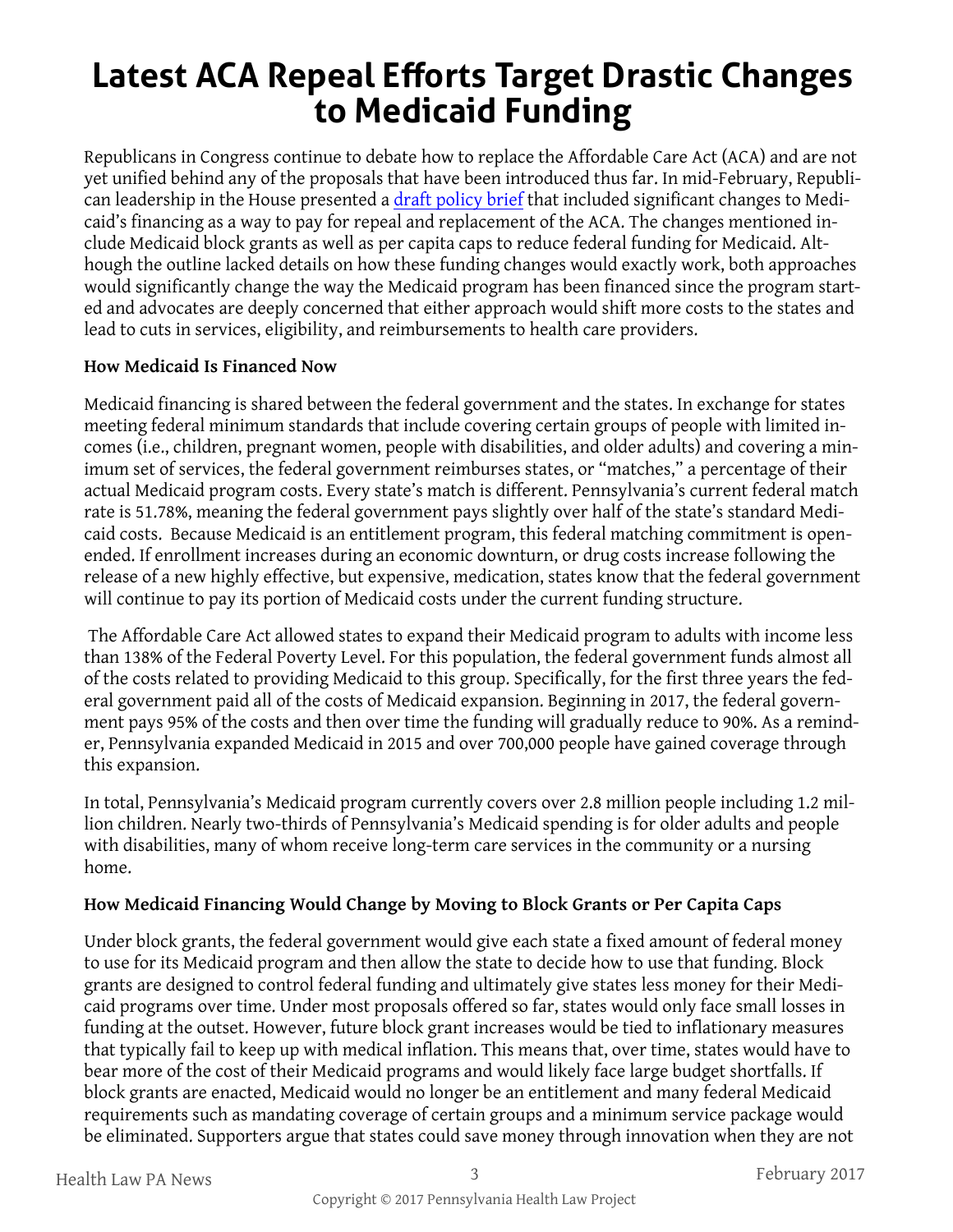subject to these federal requirements but consumer advocates fear that reductions in federal funding will leave state Medicaid programs hard pressed to make up the difference with little flexibility except to limit enrollment or to reduce benefits.

Per capita caps are slightly different from block grants. Under this funding mechanism, the federal government would give the states a fixed amount of money for each person enrolled in its Medicaid program. The fixed amount would be set at a point in time and would require Congressional action to change the amount making it difficult for states to adjust to increased costs resulting from medical inflation or other factors like advances in technology. Like block grants, per capita caps are designed to control federal Medicaid spending and over time would reduce the federal support provided for state Medicaid programs. As with block grants, the concern is that states would not be able to make up the difference with state funds and will limit Medicaid enrollment or reduce services.

Secretary of Human Services Ted Dallas has stated that Pennsylvania would not be able to cover the cost shift that would result from changes to how Medicaid is financed and the reduced federal spending that would follow the changes described above. The proposed Medicaid budget for the upcoming fiscal year (discussed on page 1) is based on current federal Medicaid funding.

#### **Pursuing Changes Through Budget Reconciliation**

The Affordable Care Act cannot be repealed in its entirety through the budget reconciliation process; however, Congress can change parts of the law that directly affect the federal budget. In addition, block grants or per capita caps can be enacted through federal budget reconciliation legislation that only requires simple majorities to pass in both the House and the Senate. The House of Representatives is expected to reveal its budget reconciliation plan very soon now that the Congressional recess is over.

#### **What's next?**

At this time, no legislation has passed in either the U.S. House or the Senate that repeals the ACA or changes how the Medicaid program is funded. If and when the two chambers pass any legislation, it is not certain what will be included or when any changes would go into effect.

If you are interested in learning more about Pennsylvanians who could be impacted by changes to Medicaid funding, please see our [website.](http://www.phlp.org/who-gets-medicaid-in-pennsylvania-2) Anyone who wishes to express their opinion or concern about Medicaid and its future funding is encouraged to contact their [U.S. Representative](http://www.house.gov/representatives/find/) and [U.S.](https://www.senate.gov/)  [Senators.](https://www.senate.gov/)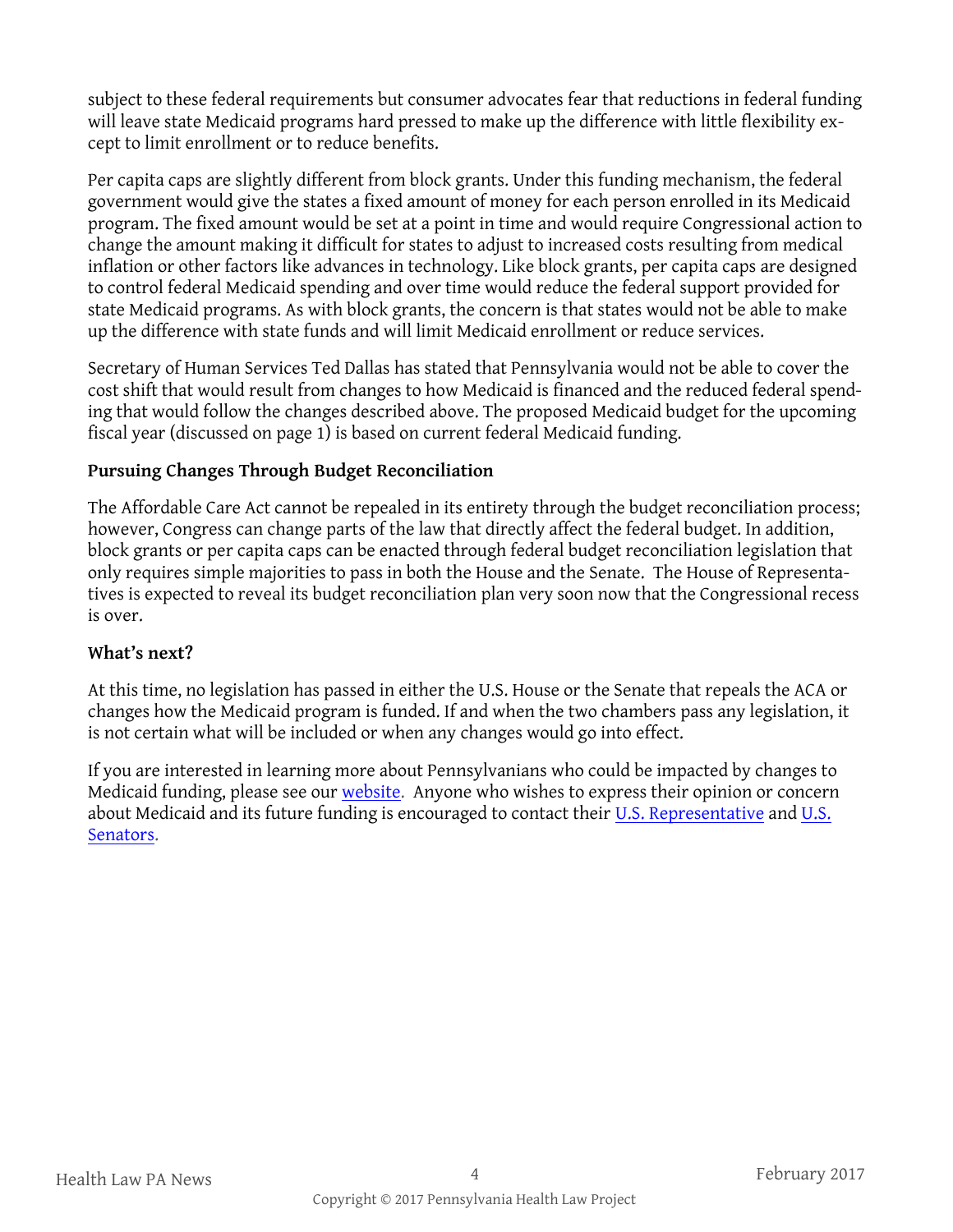# **States Encouraged to Support Dual Eligibles' Access to DME and Supplies**

The Center for Medicare & Medicaid Services (CMS) recently issued [an Informational Bulletin](https://www.medicaid.gov/federal-policy-guidance/downloads/cib011317.pdf) suggesting strategies states could use to support timely access to durable medical equipment, prosthetics, orthotics and supplies for their residents who have both Medicare and Medicaid (referred to as "dual eligibles"). A common barrier dual eligibles face is that Medicare and Medicaid have different, and conflicting, approval processes for durable medical equipment, prosthetics, orthotics and supplies (hereinafter "DMEPOS"). That can result in suppliers refusing to provide the DMEPOS when a consumer needs it because the supplier does not have assurance on how, or if, either program will cover the DMEPOS.

Generally, Medicare is the primary payer for DMEPOS but it only covers equipment *used in the home*. Also, Medicare typically processes claims *after* the equipment is delivered. Medicaid is usually the secondary payer-meaning it only pays **after** Medicare approves and pays for the DME and then covers the consumer's Medicare cost-sharing. However, Medicaid's coverage for DMEPOS can be broader than Medicare's coverage-including coverage for specialized, costly equipment that can be used *outside the home* to support the consumer's independence.

The Informational Bulletin lists strategies states can use to address the barriers dual eligibles face trying to access DMEPOS and encourages states to employ one or more of these strategies:

- Offer a Medicaid prior authorization process *up front* to suppliers of expensive DMEPOS for dual eligibles. Though the supplier must still submit the claim to Medicare first and get a denial before submitting to Medicaid for payment, this strategy gives suppliers confidence Medicaid will pay even if Medicare does not and encourages timely delivery of the DMEPOS to the consumer.
- Ensure that Medicaid claims for DMEPOS submitted on behalf of dual eligibles are assessed using Medicaid's broader criteria for coverage. That means Medicaid coverage of DMEPOS cannot be limited to the home setting (that is Medicare's standard) as Medicaid must cover appropriate DMEPOS suitable for use in any setting in which normal life activities take place, other than inpatient settings.
- Accept receipt of a Medicare non-affirmed prior authorization decision as sufficient to meet the state's obligation to pursue other coverage before considering Medicaid coverage of the DMEPOS. The scope of Medicare's prior authorization program is limited to certain types of DMEPOS and so the state can only require a Medicare non-affirmed prior authorization decision for the specific items covered by Medicare's prior authorization process.

It is important to note that Pennsylvania intends to move most of its dual eligible population into managed care plans to receive their Medicaid coverage and their long term services and supports (under Community HealthChoices) beginning in the Southwest in 2018. Community HealthChoices plans will then be responsible for reviewing requests for DMEPOS coverage made on behalf of their members. As a reminder to states like Pennsylvania, the CMS Bulletin ends by saying states should consider incorporating these requirements and strategies into their contracts with Medicaid managed care plans when contracting with them to deliver Medicaid DMEPOS to dual eligible persons.

Dual eligibles, and others on Medicaid, who are having problems accessing durable medical equipment and other medical supplies they have been prescribed are encouraged to call PHLP's Helpline at 1-800-274-3258.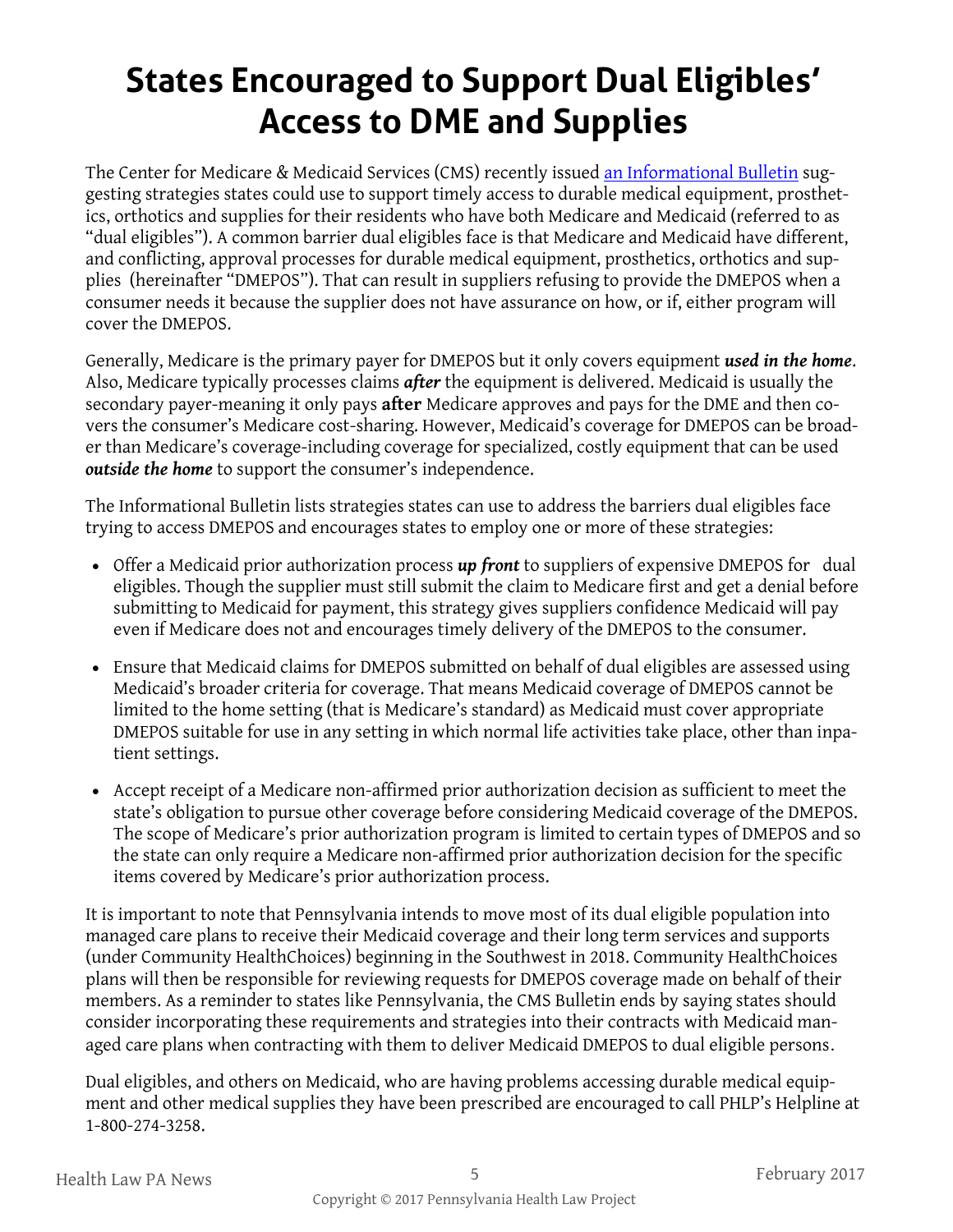# **Hospitals Required to Give Medicare Patients Notice of Their Observation Status**

Effective March 8, 2017, hospitals will be required to provide written and verbal notification to Medicare beneficiaries who, though they are in the hospital, are determined to be in "observation status". These individuals are not considered to be inpatients but rather are getting outpatient services from the hospital. The Centers for Medicare and Medicaid Services has issued a standardized notice, the [Medicare Outpatient Observation Notice \(MOON\),](https://www.cms.gov/Medicare/Medicare-General-Information/BNI/index.html?redirect=/BNI/) that hospitals must provide to any individual receiving observation services as outpatients for more than 24 hours. This notice, along with an oral explanation, must be provided within 36 hours of the start of services. The notice explains the status of the individual as an outpatient, not an inpatient, and the implications of such status.

The ramifications of a person being classified by a hospital as an outpatient versus an inpatient are twofold. First, a Medicare beneficiary is billed differently for an inpatient hospital stay (covered by Medicare Part A) than they are billed for outpatient services (covered by Medicare Part B). Generally, Medicare beneficiaries will likely have higher cost-sharing for hospital services received as an outpatient. Second, if a patient ends up being directly discharged from the hospital to a skilled nursing facility, Medicare will **only** cover the skilled nursing care **if** the patient was considered an **inpatient** in the hospital for at least three consecutive days prior to receiving skilled nursing facility care. If the person was in the hospital under observation status, they are considered to be outpatients and therefore do not meet the requirements for Medicare to pay for their subsequent stay in a skilled nursing facility.

More information about the MOON can be found [here.](https://www.cms.gov/Outreach-and-Education/Medicare-Learning-Network-MLN/MLNMattersArticles/Downloads/MM9935.pdf)

# **PA LINK's Person-Centered Counselors Offer Variety of Services**

In our [November/December 2016 newsletter,](http://www.phlp.org/wp-content/uploads/2016/12/November-2016-HLN-final-1.pdf) we informed readers about the assistance available through the PA LINKs for those needing help applying for Waiver programs administered through the Office of Long Term Living (Aging, Attendant Care, COMMCare, Independence, and OBRA). However, assisting individuals with Waiver applications is just one of the many services that the PA LINKs' Person-Centered Counselors provide. The main focus of Person-Centered Counseling is to connect individuals with the public and private resources available to meet their specific needs. To date, over 600 people who work for local aging or disability agencies or organizations have been trained to provide this service.

Person-Centered Counselors work directly with individuals needing help and place that individual at the center of the process. This process should include:

- 1. A personal interview identifying the individual's needs, preferences and values;
- 2. An overview of the options/resources available;
- 3. Decision making support;